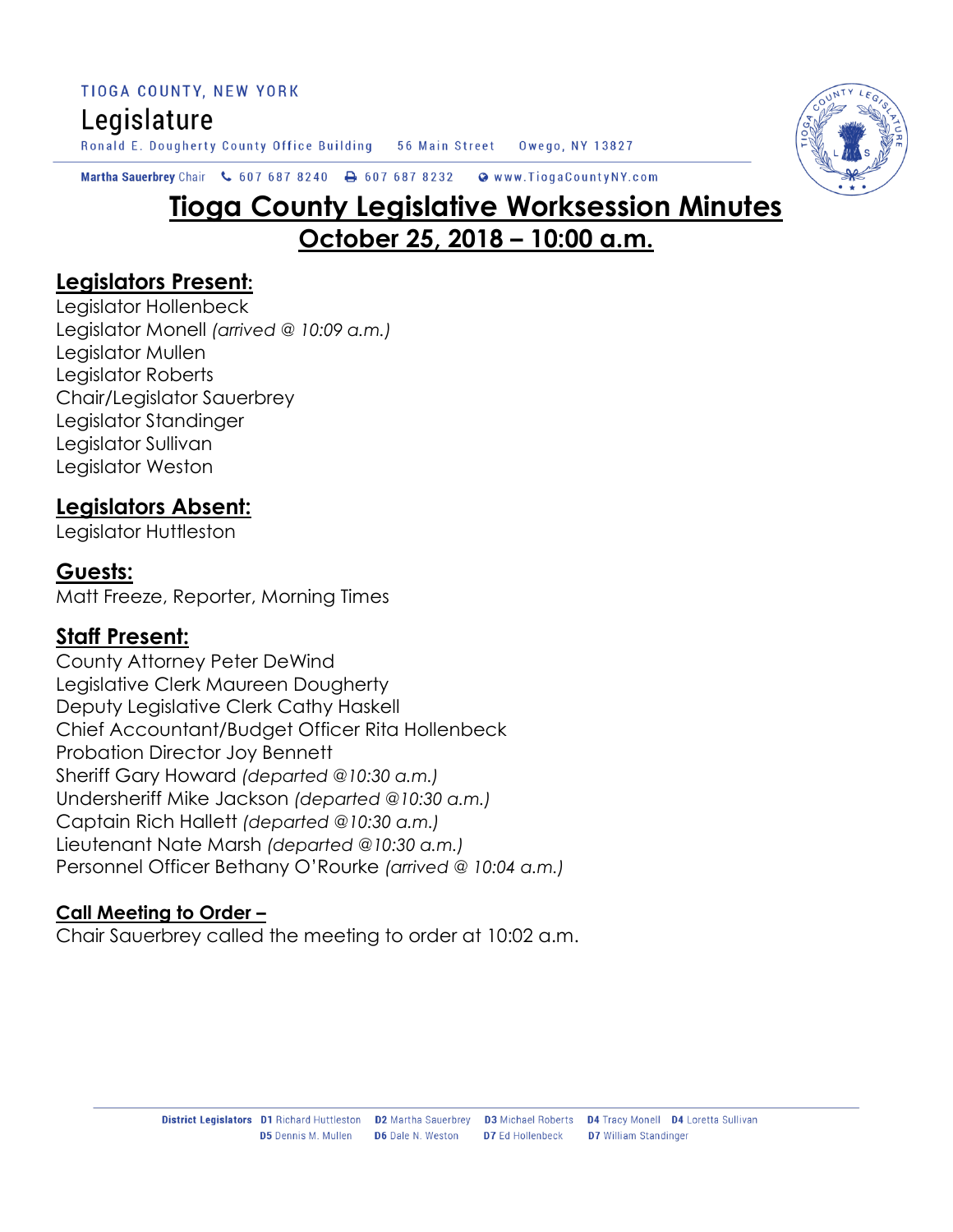#### **2019 Budget Update -**

Budget Officer Hollenbeck reported there are two outstanding payroll issues related to positions in the Probation Department and Sheriff's Office for Legislature decision. Ms. Hollenbeck reported the Probation Department is requesting the reclassification of a part-time position to full-time and the Sheriff's Office is requesting five full-time correction officers and the elimination of 12 part-time staff. Ms. Hollenbeck reported once these decisions are made she can move forward with finalizing the 2019 budget.

At the last worksession, Chair Sauerbrey requested discussion occur within the Public Safety committee in order to bring forth recommendations today regarding these positions, however, believes these are still outstanding issues. Legislator Mullen reported several discussions have occurred over the past couple of months regarding these departmental position proposals. Chair Sauerbrey reported both departments are represented here today, therefore, recommended the Legislature move forward with the decision-making process.

 **Probation Department: Reclassification of Office Specialist I Position from Part-time to Full-time –** Probation Director Bennett distributed a handout detailing the current parttime position, as well as the proposed full-time position with fringe/salary. Ms. Bennett reported the current part-time Office Specialist I position is scheduled to work 17 hours per week; Monday (9-5), Wednesday (9-5), and Friday (9-12) to cover the days county court is in session and when individuals report for release of supervision. However, Ms. Bennett reported she is requesting to enlarge this position from part-time to full-time in order to accommodate office coverage on Tuesdays for JD appearance tickets, which she expects will double with Raise the Age. In addition to the expectation of doubling the number of juvenile appearance tickets, Ms. Bennett reported Raise the Age currently requires tracking of all activity for 16 year olds and the same for 17 year olds starting next year in order to submit claims for the Raise the Age Comprehensive Plan. In regards to Raise the Age, Ms. Bennett included this position in the comprehensive plan and is requesting 100% reimbursement, however, the plan has not been approved by the State at this time nor have any plans been approved in NYS. Ms. Bennett reported the Probation Office is currently on their fourth submission.

Legislator Mullen reported the confusion with this position lies with the fact that the employee identified to fill this position recently left employment for another county. Legislator Mullen reported he supported the initial request and continues to support this position reclassification request.

Ms. Bennett inquired as to whether she needs to inform potential candidates at time of interview that the position is full-time, but may be reduced to part-time in the future depending on funding. Legislator Mullen concurred indicating that the position is fulltime for 2019 with further discussion to occur next year.

On a straw poll vote, Legislators Mullen, Roberts, Standinger, Weston, Hollenbeck, Monell, Sauerbrey, and Sullivan were in favor of reclassifying the Office Specialist I position from part-time to full-time in the Probation Department for the 2019 budget with Legislator Huttleston being absent.

 **Sheriff's Office: Addition of Five (5) New Full-Time Correction Officers and Elimination of Part-Time Correction Officers –** Sheriff Howard reported during the budget process the part-time line was reviewed. Sheriff Howard reported for the last five months, the Sheriff's Office has not had any part-time correction officers. Sheriff Howard reported the allotment is twelve (12) part-time correction officers, but recruitment is proving difficult due to individuals uninterested in accepting part-time employment or individuals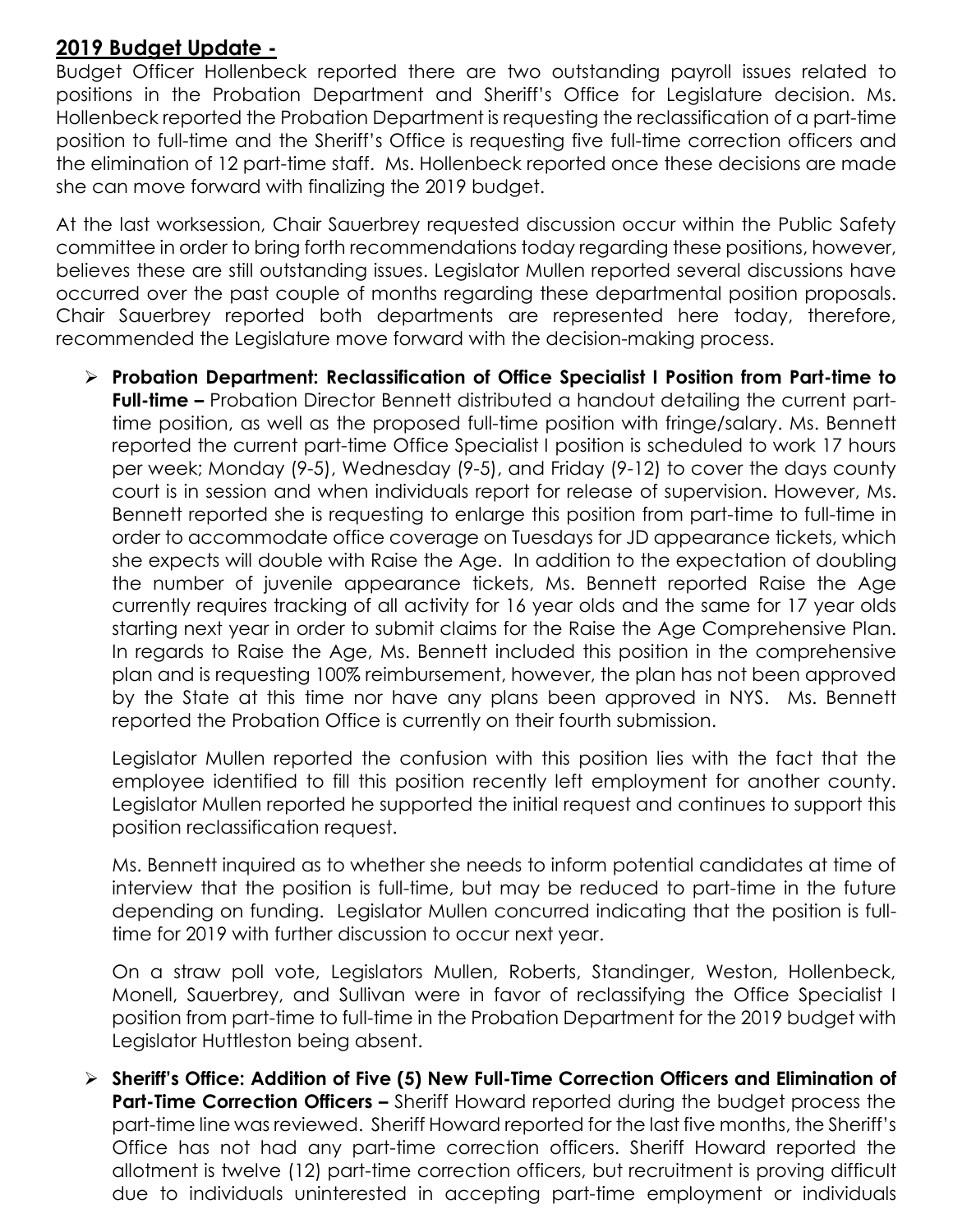unsuccessfully passing the required test. Sheriff Howard reported the proposal is to eliminate the part-time correction officers and hire five full-time correction officers. Sheriff Howard reported the cost to the county for part-time staff includes eight weeks of field training and eight additional weeks of basic academy for \$10,000 total training for each position. Sheriff Howard identified the following issues related to lack of staff:

- $\checkmark$  Overtime Overtime shifts are being filled with full-time staff due to lack of parttime staff. Sheriff Howard reported Undersheriff Jackson did an overtime analysis on the jail and on average over the last four years 71% of overtime was solely to cover shifts with the remaining 29% used for transports, hospital details, constant and medical watches, etc.
- $\checkmark$  Comp Time The Sheriff's Office has accrued \$82,000 in comp time with several employees reaching the maximum cap of 480 hours. Once they reach this cap, they are eligible to convert comp time for overtime pay.
- $\checkmark$  Vacation Time The usage of comp time presents an issue with vacation usage. Currently, 19 correction officers receive the maximum 20 vacation days per year, therefore, usage of comp time affects their ability to use vacation time. Sheriff Howard reported the County only allows a certain amount of carryover vacation time.

Sheriff Howard reported the next corrections officer test is being offered on November 17<sup>th</sup> with 19 people registered. Sheriff Howard reported the last test given 24 people were registered. Of these 24 registrants, two applications were rejected, two failed to show, 14 passed the written test, but only six of these individuals passed the agility test. Sheriff Howard reported of these individuals, three were hired and the others declined due to part-time employment status. Sheriff Howard reported there are over 1500 days (8 hour shifts) of overtime and part-time hours on average that need to be filled annually.

Chair Sauerbrey inquired as to whether the hiring of five full-time correction officers will eliminate the part-time and overtime issues. Sheriff Howard reported the full-time proposal request will not eliminate the overtime issues, but will drastically reduce.

Legislator Sullivan inquired about the net added cost to the County. Ms. Hollenbeck reported five full-time correction officers, without the inclusion of comp time, overtime, or training, at the identified salary and fringe minus the elimination of the 12 part-time positions salary and fringe equates to the net local share cost of \$123,112. Sheriff Howard reported based on the timing of the test given, results received, and process of hiring these positions; the Sheriff's Office most likely would not fill these positions until April 2019.

Based on discussion at the last worksession regarding the possibility of only adding three versus five full-time correction officers and eliminating only eight of the 12 part-time staff, Ms. Hollenbeck reported the net cost is not much different. Ms. Hollenbeck reported the local share cost would be \$59,328, however, the overtime line would need to be increased to \$50,000 for a total local share of \$109,328.

Undersheriff Jackson reported the Sheriff's Office reviewed budgets for the past four years and looked at the known realities of part-time recruiting difficulties and the average number of overtime hours and part-time hours worked over this period requires filling 1531 days of extra work and how best to accomplish these issues.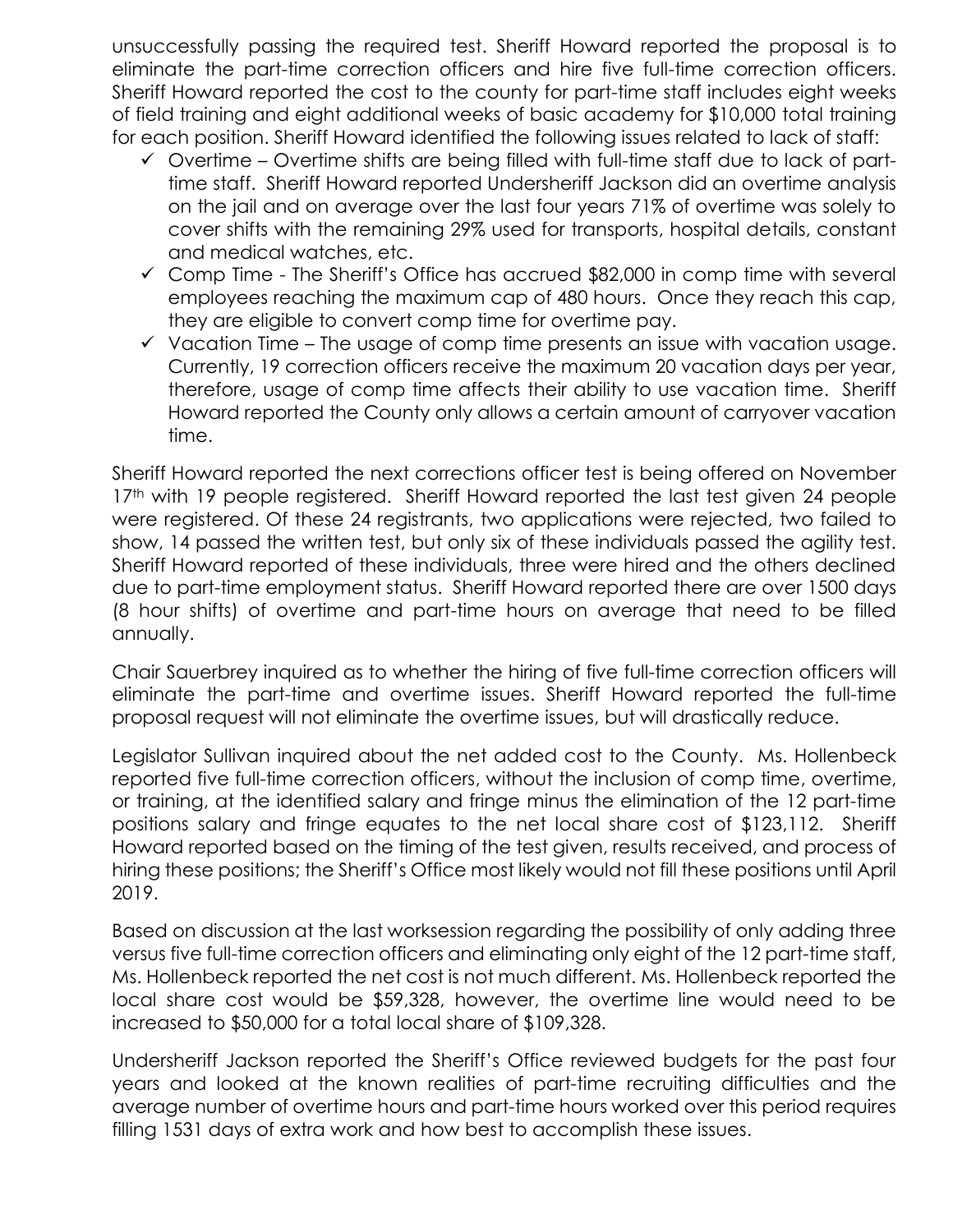Mr. Jackson reported the Sheriff's Office prepared three scenarios using three, four, and five full-time staff using the following formula:

Example: Three full-time staff at \$37,208 for a total of \$111,624. Multiply this by 70% (estimated fringe) for a total cost of \$189,760 for salaries/fringe. In addition, each staff person is required to work 260 days annually, however, they receive four personal days and sick time, therefore, most likely, this number is reduced to 250 days annually. Multiplying 250 days by three staff equals 750 days, therefore, creating a shortage of 781 days that needs to be filled with overtime. This scenario requires \$227,000 to cover the overtime to meet the required number of workdays.

Mr. Jackson applied this formula for three, four, and five full-time staff and with the maximum number of five full-time staff with salaries/fringe at \$315,367; overtime is reduced to \$83,000. Mr. Jackson reported the current part-time hourly wage is \$14.39 and there are part-time jobs available in other businesses at or close to this rate with far less liability. Mr. Jackson reported regardless of whether the Legislature decides to hire five full-time staff the hours still need to be met with overtime, which presents another issue of staff burnout.

Legislator Mullen reported he has had several conversations over the last couple of months regarding these positions and realized the request for five full-time staff is legitimate based on the information provided. Legislator Mullen reported the liability situation is huge and burnout is realistic. Legislator Mullen reported he believes five fulltime positions is the best-case scenario and supports the Sheriff's Office proposal.

Legislator Standinger reported it is unfortunate that we are in this situation, however, will go along with the Public Safety Committee recommendation.

Of the three scenarios, Legislator Sullivan inquired as to whether the hiring of five fulltime versus three full-time employees would create less of an impact on overtime. Mr. Jackson reported this is correct.

Legislator Roberts inquired as to whether the Public Safety Committee was in favor of hiring five full-time correction officers with the elimination of part-time correction officers. Chair Sauerbrey reported the committee is in agreement with the five full-time correction officer and elimination of part-time corrections officer proposal.

On a straw poll vote, Legislators Monell, Weston, Roberts, Standinger, Mullen, Hollenbeck, Sullivan, and Sauerbrey were in favor of the Sheriff's Office proposal for five full-time correction officers and the elimination of all part-time correction officers with Legislator Hutleston being absent.

Ms. Hollenbeck reported the following bottom line 2019 budget figures:

- $\checkmark$  Appropriations \$81 million
- $\checkmark$  Estimated Revenues \$54 million
- $\checkmark$  Fund Balance Usage \$3.1 million
- $\checkmark$  Tax Cap 2.05%

Ms. Hollenbeck reported she has three additional reports by department, function of government and overall judicial versus financial funding she could share with the Legislature today or email for later discussion. Legislators agreed Ms. Hollenbeck should email the reports with follow-up discussion to occur at the next worksession, if necessary.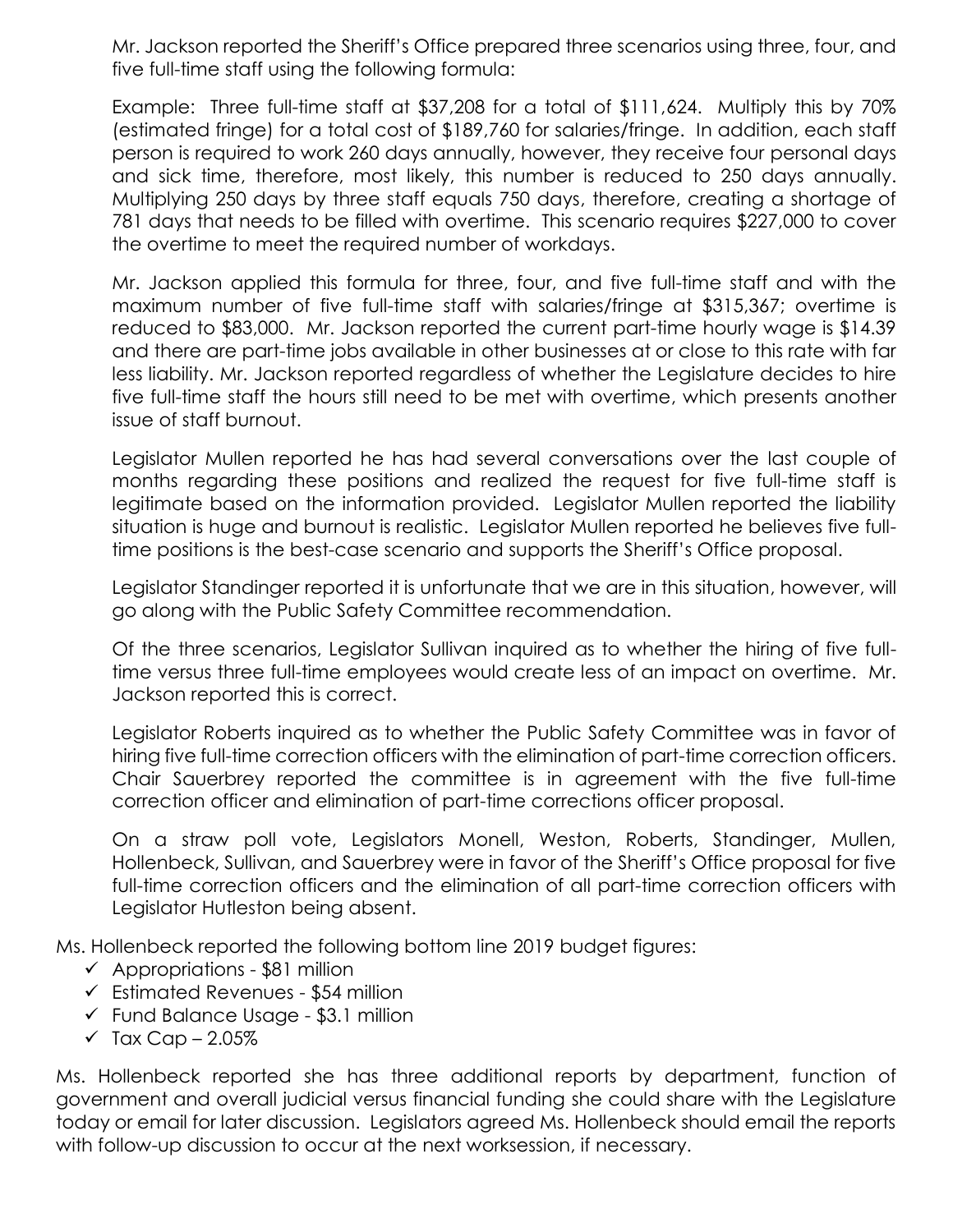Ms. Hollenbeck reported the last piece of the budget is the final assessment rolls, which are anticipated to be received tomorrow. Ms. Hollenbeck reported she would present the Legislature with the town tax rates, as well as the apportionment to each of the towns.

Legislator Weston inquired as to whether Ms. Hollenbeck has heard of any counties that will not be able to stay under the 2% tax cap. Ms. Hollenbeck reported she has heard of 3-4 counties that are possibly going to pass a resolution to override the tax cap. Ms. Hollenbeck reported when a county adopts a resolution to override a tax cap it potentially jeopardizes future grant funding.

Ms. Hollenbeck reported all Departments have enhanced their ability for vehicle purchases, programmatic services, additional funding, etc. by aggressively seeking grants. Ms. Hollenbeck reported the resolutions recently passed are the direct result of grant awards because the Legislature holds the Departments to a zero-based budget.

Legislator Weston inquired about bonding. Ms. Hollenbeck reported the County had one bond in 2010 and another one in 2013 and our debt continues to decrease. The first bond payoff is 2030. Ms. Hollenbeck reported the County's debt is minimal in comparison to other counties. Ms. Hollenbeck reported the \$2 million paid out of sales tax is first applied to the bond payment and any overage goes to the capital fund. Ms. Hollenbeck reported, as of September 2018, the County is contributing \$145,000 to the capital fund and anticipates this to be over \$500,000 by year-end. Ms. Hollenbeck reported this is the highest the County has seen go to the capital fund from sales tax in approximately eight years.

Legislator Standinger thanked Ms. Hollenbeck for doing this work noting it is not an easy task.

## **Approval of Worksession Minutes – October 11, 2018:**

Legislator Monell motioned to approve the October 11, 2018 Legislative Worksession minutes as written, seconded by Legislator Hollenbeck with Legislators Hollenbeck, Monell, Mullen, Roberts, Sauerbrey, Standinger, Sullivan, and Weston voting yes with Legislator Huttleston being absent. Motion carried.

## **Action Items:**

Currently, there are no action items at this time.

## **Other:**

- *November & December Date Changes* Chair Sauerbrey announced the following date changes for November & December:
	- **2nd November Worksession** Due to the Thanksgiving holiday, this worksession has been **rescheduled to Tuesday, November 20th.**
	- *December Committees (Public Works & Personnel) & 1st Worksession –* Due to a scheduling conflict, the committees & 1st worksession scheduled for Thursday, December 6th, have been **rescheduled to Wednesday, December 5th**.
- *Dick Huttleston's Recognition –* Chair Sauerbrey reported Legislator Huttleston is officially retiring at the end of the year. Chair Sauerbrey reported she is inviting Legislator Huttleston to attend as well as participate at the December 11, 2018 Legislature meeting at which time the Legislature will recognize his 26 years of dedicated service to the County. Invitations will be sent to those who have worked with Legislator Huttleston over the years. Chair Sauerbrey reported a small reception would immediately follow the meeting.